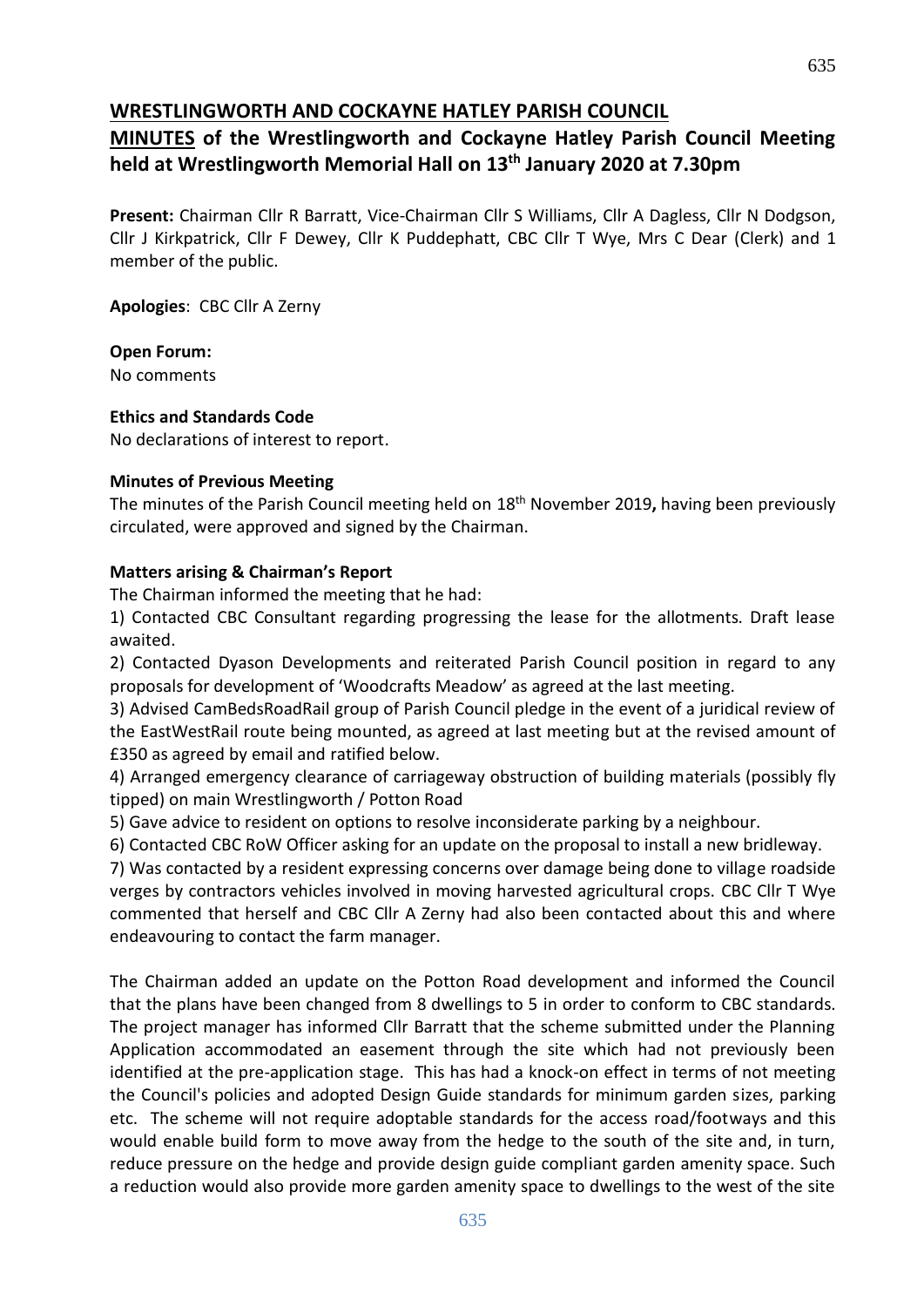(i.e. provide more space to the easement). There are other technical issues that need to be resolved relating to drainage, ecology and technical specification for the highway design. Their Design Consultants have requested an extension with the new date set as 18th February 2020.

The Clerk added that she had

- Forwarded relevant emails to Parish Councillors and updated noticeboards
- Completed agenda, budget and financial statement for January's meeting
- Reconciled bank statement with income and expenditure and transferred £1K to cover January and February's outgoings
- SAGE transactions added to end of December
- Updated parish website with copy of minutes and agenda
- Received payment from Zurich Insurance for claim for St Peter's churchyard wall and gate
- VAT return completed and sent for 1 August 31 October 2019 received payment December 2019
- Received refund for defibrillators from British Heart Foundation paid cheques into Parish Council bank account
- Received confirmation of successful grant application for defibrillators from CBC Cllr Tracey Wye. Progressed first part of claiming grant with CBC
- Received grant requests from Village Link (£150), Goodwill & History Society (£200)
- Sent precept request to CBC as agreed at last meeting in November
- Sent numerous emails to Charlotte Dunham regarding faulty speed indicator signs
- Requested and received quote from Terry Seymour electricals for external socket for millennium garden
- Informed Village Link magazine of parish meeting dates for 2020

## **Defibrillator update**

The Clerk informed the Council that the Ward Councillor grant application had been successful and that she had started the process of claiming the grant for the defibrillator project. It was agreed that payment of £4,665 to Community Heartbeat Trust for the 2 defibrillators had to be made before the grant could be given. **ACTION CD**

## **Cockayne Hatley Co-Op Land - Village Green & CIC**

Cllr Dagless informed the Council that the Co-Op have yet to reply to his correspondence regarding the responsibility for any existing or prior contamination with regards to the septic tank and also to the second piece of land in CH. Cllr Dagless to chase. **ACTION AD**

## **Voneos update**

Cllr Dagless informed the Council that he had been copied onto email exchanges between Voneos and the Diocese who were concerned with the mast design given the Grade 1 listing of the church. Changes had been made by Voneos and the application had been re-submitted in advance of a Diocese committee meeting on 16<sup>th</sup> January. We await further news. ACTION AD

## **Woodcraft's Meadow/Dyason Development update**

Cllr Barratt informed the meeting that there had been no response from Dyason Development to the Council's letter of November 2019.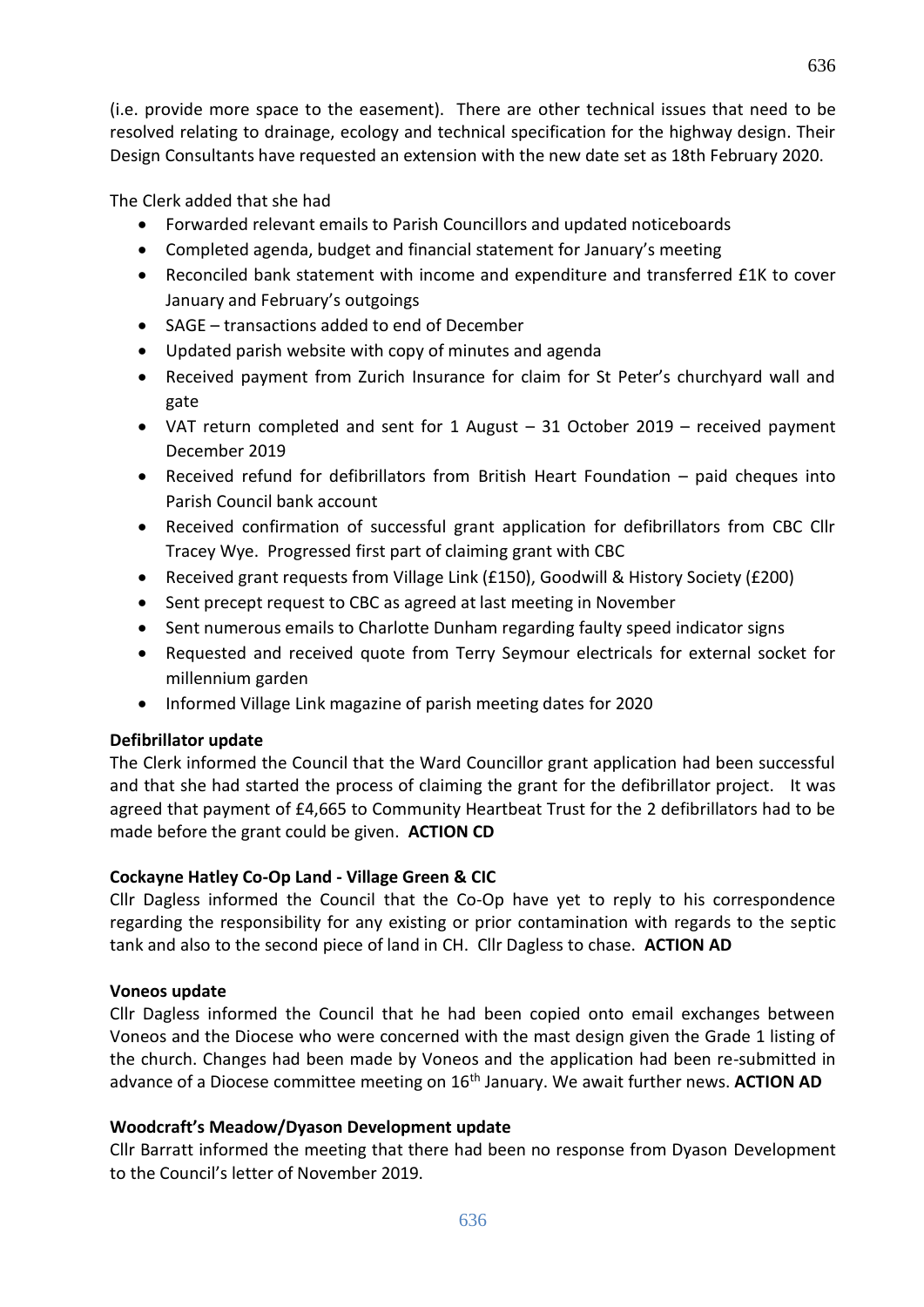#### **East/West Rail Link**

Cllr Barratt informed the meeting that there was still no update on the decision on the route for the East/West Rail Link. The Greater Cambridgeshire Plan was discussed and it was agreed that Cllr Barratt would comment stating previous concerns regarding the rail link. **ACTION RB**

#### **Speeding in Cockayne Hatley**

Cllr Puddephatt informed the meeting that residents of Cockayne Hatley had expressed concerns over speeding in Cockayne Hatley. He asked whether a 20mph speed limit could be put in place especially as the hamlet is without a footpath. It was suggested that Cllr Puddephatt write to Highways at CBC to discuss. **ACTION KP**

#### **Neighbourhood Plan Review Process**

Cllr Williams informed the meeting that the earliest the Neighbourhood Plan can be reviewed as a whole is in 2023. However it is possible to review the aspirations at any time so they were reviewed as follows:

- Bus service for Cockayne Hatley this has been requested on numerous occasions and has been refused.
- Allotment provision allotments are currently being discussed to be included in the Potton Road Development
- 40 mph speed limit at crossroads a new speed limit of 50 mph has been implemented.

The other issues are covered by the Green Infrastructure Plan. Cllr Williams added that the Neighbourhood Plan has been used numerous times in relation to planning applications.

#### **Portfolios**

PLAY AREA – Cllr Dewey informed the council that he had inspected the play area and there was very little litter to pick up, the bins had little in them and the equipment appeared clean and functioning correctly. He added that he had spoken to a supplier of play equipment surfacing and will meet with them when they are next in the area to review options for under the swings. **ACTION FD**

#### WEBSITE & MILLENNIUM GARDEN

Cllr Kirkpatrick said that he had updated the website.

HIGHWAYS – Cllr Dodgson updated the Council on:

#### **Speedwatch**

Ken Ellis has issued a report about the Speed watch group's activities in 2019, the main points are as follows:

- 21 one-hour sessions were carried out in 2019
- A total of 186 out of 3399 (5.5%) vehicles were reported as travelling at 35mph or above
- 149 out of 1770 (8.4%) of these were detected on the Potton Road and 37 out of 1629 (2.3%) on the High Street.
- The highest speed recorded was 45mph, there were two incidents of this, one on the High Street and the other on the Potton Road.
- Traffic flows in excess of 300 vehicles per hour in one direction are now common, this has increased each year since monitoring began in 2016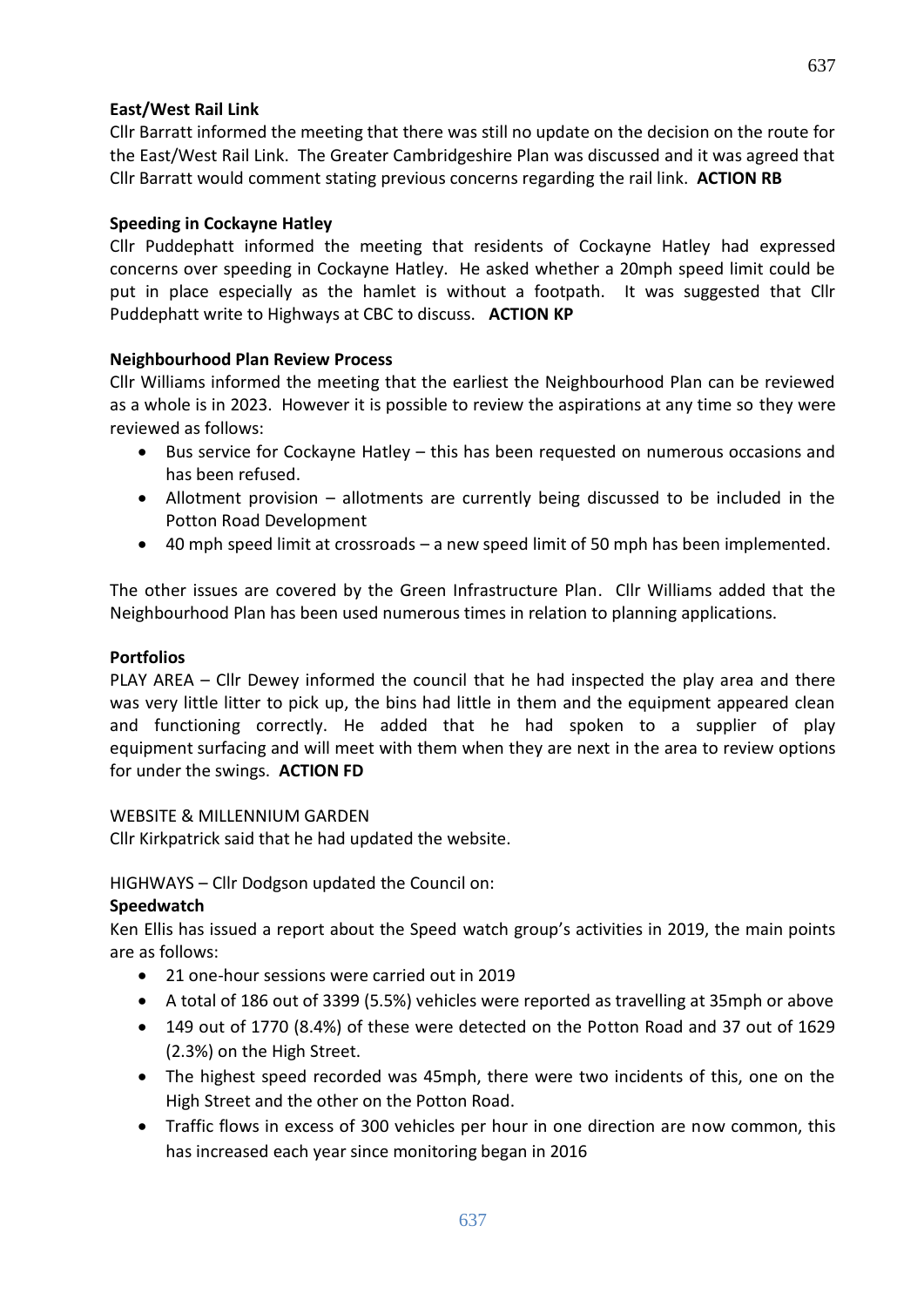The highest traffic flow per hour in one direction was measured at 344 vehicles on the High Street.

The Parish Council would like to thank Ken Ellis and all the Speedwatch group for their contribution to this scheme throughout 2019.

It was agreed that the report should be added to the website and circulate on a Facebook. **ACTION JK & RB**

#### **High Street speed reduction measures**

Following their relocation, the two SID's in the High Street continue to be ineffective, the unit facing the crossroads is not working at all. This has been reported to Charlotte Dunham at CBC on several occasions, comments were initially met with a remarkably laissez-faire attitude. Charlotte has eventually agreed to send out a contractor's team to investigate, results are awaited.

#### **Planning**

The current Planning applications were discussed. (**Appendix C)**

The owners of 21 Village Road, Cockayne Hatley had asked the Council for help with the enforcement case against them. It was agreed that the Parish Council has no power to intervene but expressed concern that the letter from CBC overstated matters, especially in relation to the fence installation. It was hoped that a meeting could be arranged between the parties and that common sense would prevail.

#### **Finance**

Councillors approved the payment of invoices **(Appendix A**).

The Financial statement **(Appendix B)** was discussed along with the budget for 2020/21.

Grants to parish organisations were discussed. It was concluded that £150 would be given to the Village Link (though a request for this to be returned if the publication was to cease) and £350 to the CBRR. No grants were granted to the History Society or Goodwill fund due to their respective reserves. **ACTION CD**

#### **Correspondence**

Bob Goodwin's letter was discussed regarding the phone mast and poor reception in the village. While the Council sympathise it was noted that the installation of the mast was a Government initiative there is nothing the Parish Council can do to influence the situation. It was suggested that Bob Goodwin should contact his service provider and ask them to put

pressure on the mast operator. **ACTION CD**

#### **Any Other Business**

Clerk requested to get quotes to replace rotten wooden bollards on the junction of High Street and Braggs Lane. **ACTION CD**

Rights of Way Officer to be contacted regarding the Clopton Way Walk sign in Cockayne Hatley which has fallen over. **ACTION RB**

Rotten wooden bridge near Water End to be reported. **ACTION RB** Broken salt bin in Cockayne Hatley to be reported. **ACTION KP**

The meeting closed at 9.20pm

Date of Next Meeting - Monday 9<sup>th</sup> March 2020 at 7.30pm.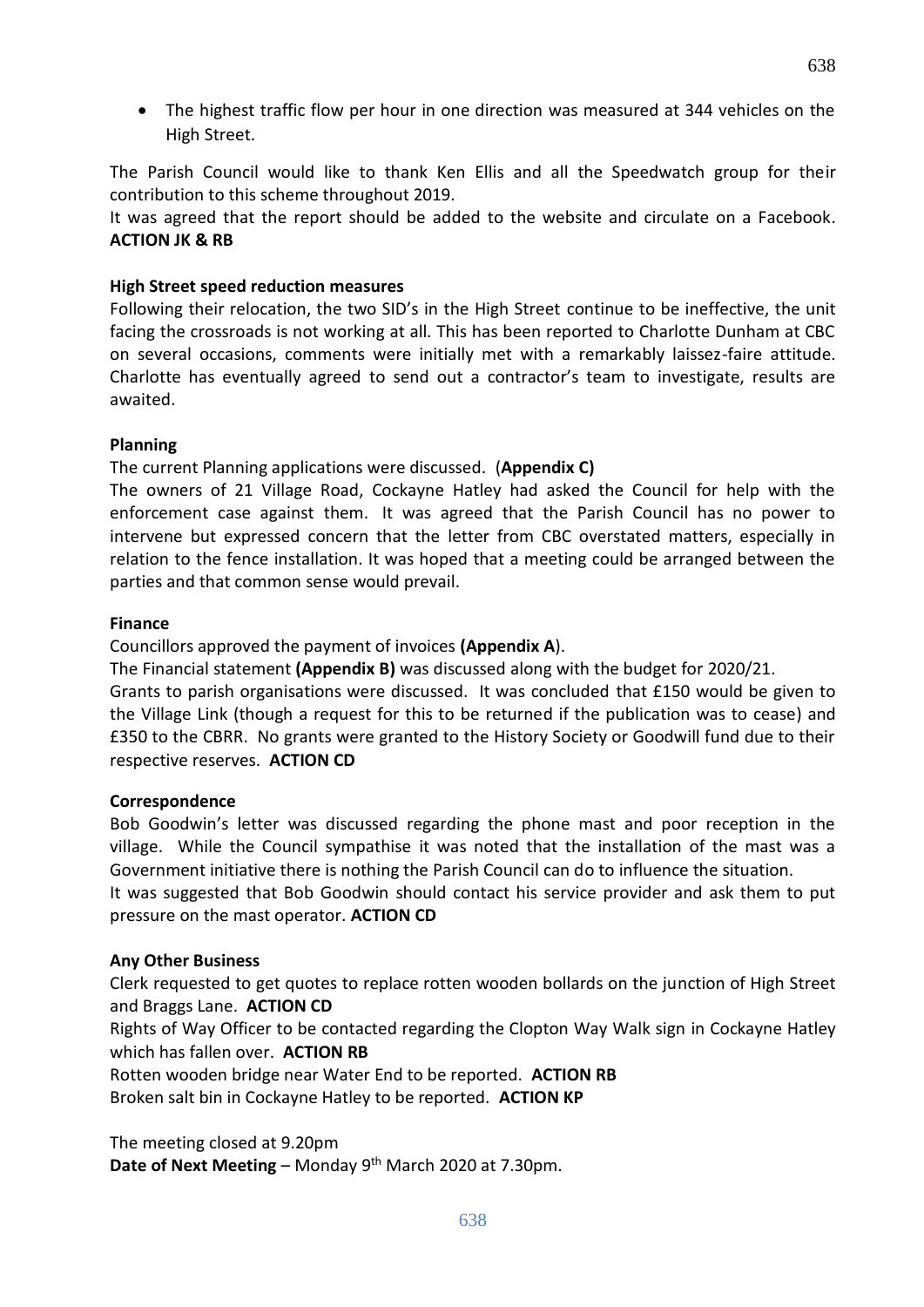### **Appendix A**

# **Payments for Approval – January 2020**

The following accounts are to be paid and the clerk requested the council's endorsement.

| January   | E-on Electricity supply D/Debit                                                 |         | 208.74 |
|-----------|---------------------------------------------------------------------------------|---------|--------|
| December  | E-on Electricity supply D/Debit                                                 |         | 202.00 |
| November  | Clerk's Salary D/Debit                                                          |         | 427.28 |
| December  | Clerk's Salary D/Debit                                                          |         | 427.28 |
| Dec & Jan | Clerk's expenses (Telephone, Internet, Stamps,<br>stationery)                   |         | 30.63  |
| December  | SAGE - accounting software D/Debit                                              |         | 18.00  |
| January   | SAGE - accounting software D/Debit                                              |         | 18.00  |
| December  | S D Brown Building Contractors (St Peter's Churchyard<br>wall and gate repairs) |         | 888.00 |
| September | Wrestlingworth memorial hall hire                                               |         | 14.00  |
| November  | Wrestlingworth memorial hall hire                                               |         | 14.00  |
| December  | T & J Seymour Electrical (repairs to W2 street light)                           |         | 450.00 |
| December  | British Heart Foundation – refund for defibrillators                            | 1159.99 |        |
| December  | Central Bedfordshire Council - grass cutting<br>contribution                    | 380.33  |        |
| December  | H M Revenue & Customs - VAT refund                                              | 691.67  |        |
| November  | Zurich Municipal - insurance claim for churchyard wall<br>and gate              | 788.00  |        |
| January   | Clerk's expenses                                                                |         | 31.22  |
| January   | T & J Seymour Electrical                                                        |         | 64.50  |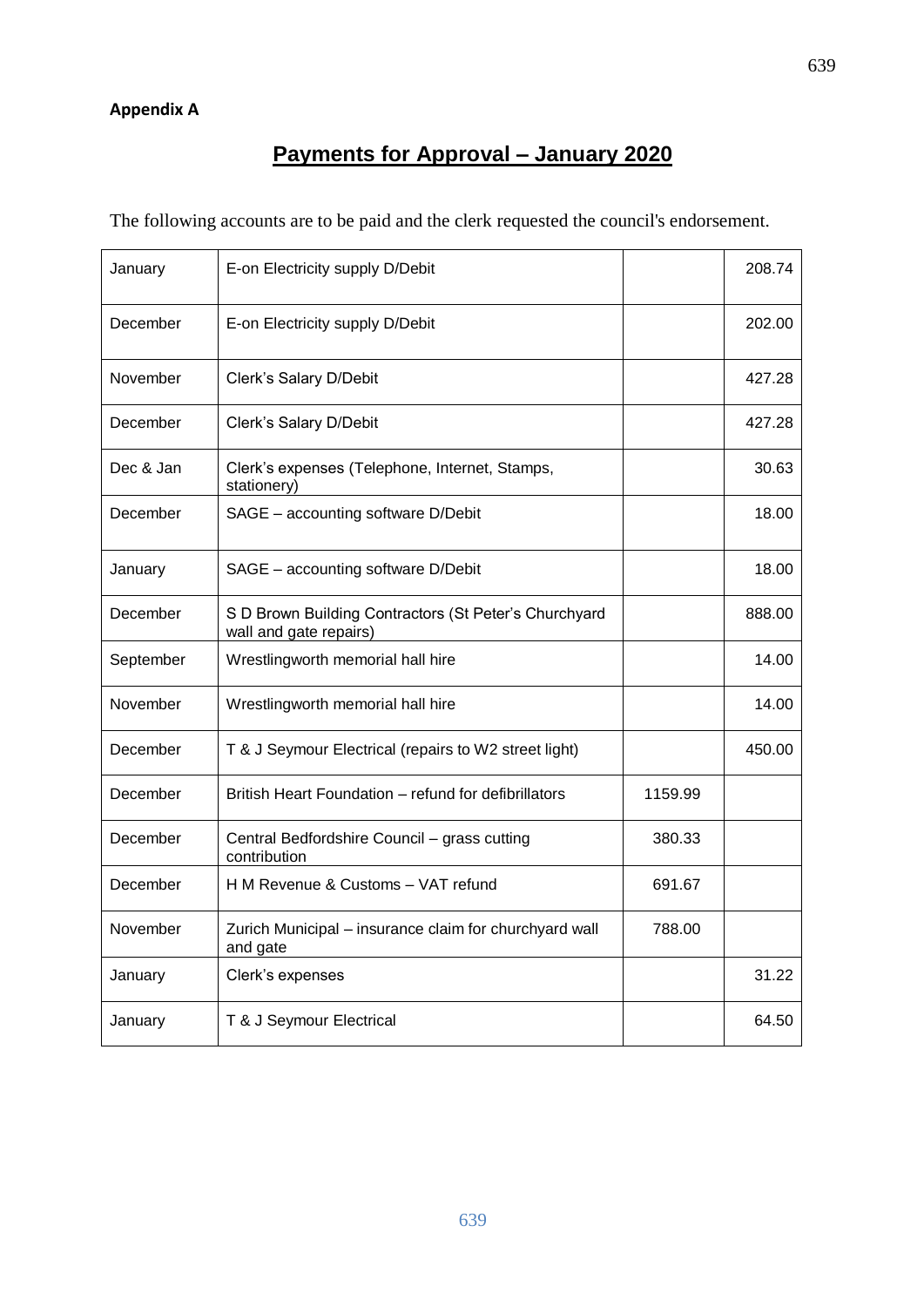## **WRESTLINGWORTH & COCKAYNE HATLEY PARISH COUNCIL**

#### **FINANCIAL STATEMENT AT 31 December 2019 WITH EXPECTED OUTTURN TO MARCH 2020 AND DRAFT BUDGET 20/21**

|                                    | Year to 31 March 2020                                       |             | 20/21     |               |                |
|------------------------------------|-------------------------------------------------------------|-------------|-----------|---------------|----------------|
|                                    | <b>Actual to 31</b><br><b>Budget for</b><br><b>Expected</b> |             |           |               |                |
|                                    | October 19                                                  | <u>year</u> | outturn   | <b>Budget</b> | <b>Notes</b>   |
| Income                             |                                                             |             |           |               |                |
| Precept                            | 22,482.00                                                   | 22,482.00   | 22,482.00 | 23,600.00     | 1              |
| Interest                           | 15.38                                                       | 15.00       | 20.00     | 20.00         |                |
| <b>Grass Cutting Contribution</b>  | 380.33                                                      | 380.00      | 380.00    | 380.00        |                |
| <b>Insurance Claim</b>             | 788.00                                                      |             |           |               |                |
| VAT refund to March 19             | 259.96                                                      | 259.96      | 260.00    |               |                |
| <b>Total Income</b>                | 23,925.67                                                   | 23,136.96   | 23,142.00 | 24,000.00     |                |
|                                    |                                                             |             |           |               |                |
| <b>Operational Expenses</b>        |                                                             |             |           |               |                |
| Accountants fees & Sage            | 253.00                                                      | 500.00      | 400.00    | 400.00        |                |
| <b>Affiliation Fees</b>            | 314.00                                                      | 300.00      | 300.00    | 300.00        |                |
| <b>Amenity Field lease</b>         |                                                             | 120.00      |           | 120.00        | $\overline{2}$ |
| <b>British Legion</b>              | 19.00                                                       | 25.00       | 25.00     | 25.00         |                |
| <b>Church Clock Maintenance</b>    |                                                             | 325.00      | 250.00    | 250.00        |                |
| Churchyard Maintenance             | 740.00                                                      | 1,000.00    | 100.00    | 250.00        |                |
| Clerk's expenses                   | 235.77                                                      | 350.00      | 300.00    | 300.00        |                |
| Clerk's salary                     | 3,845.62                                                    | 5,128.50    | 5,130.00  | 5,400.00      |                |
| <b>Election expenses</b>           | 65.06                                                       | 375.00      | 65.00     | 65.00         |                |
| Electricity - street lighting      | 1,763.52                                                    | 2,000.00    | 2,200.00  | 2,200.00      |                |
| Electricity/lighting - maint       | 161.25                                                      | 1,000.00    | 500.00    | 500.00        |                |
| <b>General Maintenance</b>         |                                                             | 500.00      | 250.00    | 500.00        |                |
| Grants (see below)                 | 1,500.00                                                    | 1,500.00    | 1,500.00  | 1,500.00      |                |
| Normal Grass and Hedge cutting     | 7,020.92                                                    | 8,000.00    | 7,020.00  | 8,000.00      |                |
| Other grounds & tree work          | 450.00                                                      | 1,000.00    | 450.00    | 450.00        |                |
| Insurance                          | 841.21                                                      | 850.00      | 840.00    | 900.00        |                |
| <b>Memorial Hall Hire</b>          | 28.00                                                       | 100.00      | 90.00     | 90.00         |                |
| Millennium Garden                  |                                                             | 100.00      |           | 100.00        |                |
| Parish Tidy Up                     |                                                             | 500.00      | 250.00    | 250.00        |                |
| Playing field Maintenance          | 592.80                                                      | 1,000.00    | 750.00    | 750.00        |                |
| Playing field lease                |                                                             | 1,440.00    |           | 360.00        | $\mathfrak{B}$ |
| <b>Training expenses</b>           | 60.00                                                       | 200.00      | 100.00    | 100.00        |                |
| Web site                           | 222.00                                                      | 500.00      | 250.00    | 250.00        |                |
| Vat expensed and not yet recovered | 462.19                                                      | 0.00        |           |               |                |

640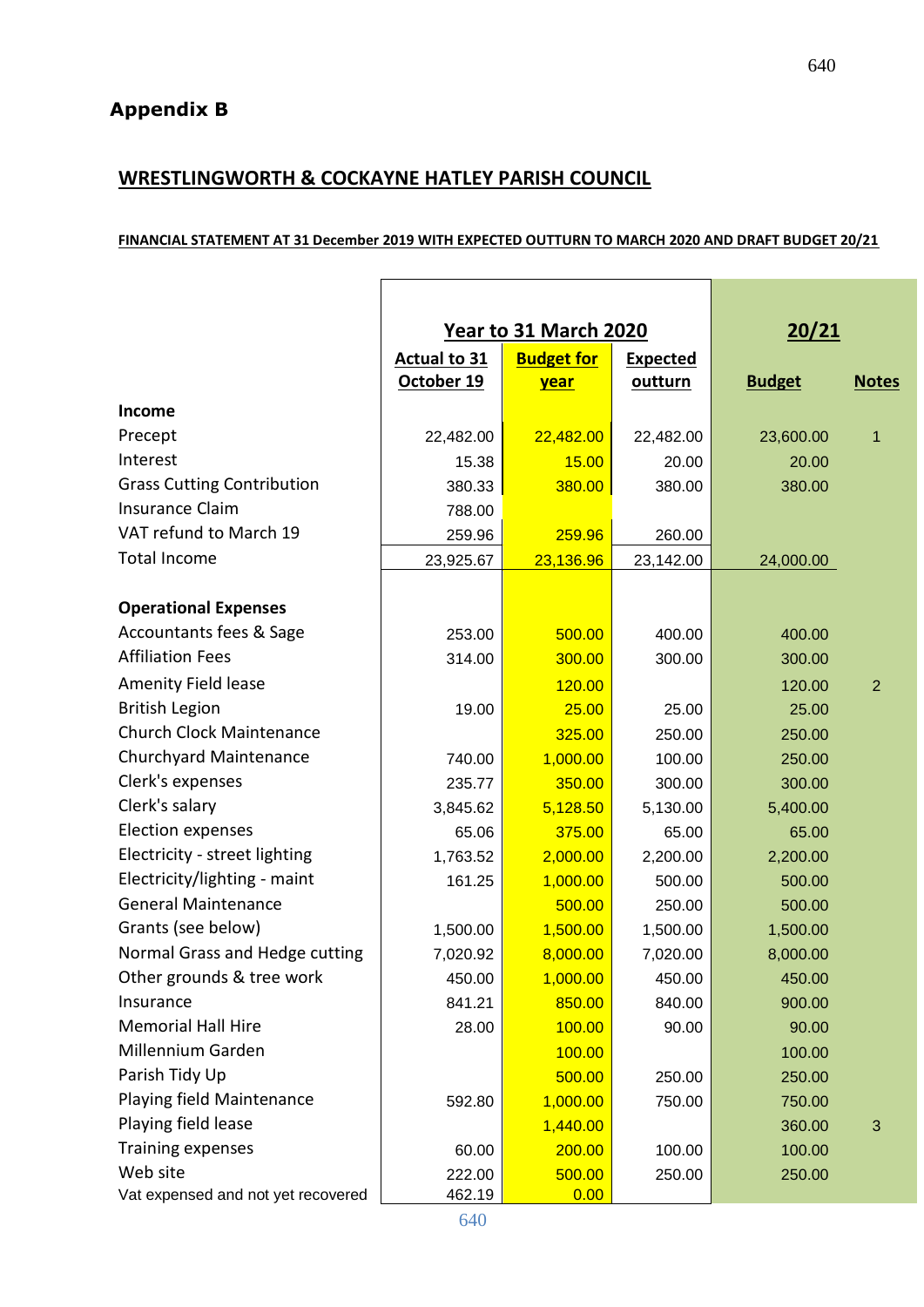|                                    | 18,574.34 | 26,813.50    | 20,770.00 | 23,060.00    |                |
|------------------------------------|-----------|--------------|-----------|--------------|----------------|
|                                    |           |              |           |              |                |
| <b>Operating surplus/deficit</b>   | 5,351.33  | $-3,676.54$  | 2,372.00  | 940.00       |                |
|                                    |           |              |           |              |                |
| <b>Projects &amp; rent arrears</b> |           |              |           |              |                |
| Allotment lease and set up         |           | 2,500.00     |           | 2,500.00     | $\overline{4}$ |
| Defibrillator                      | 15.00     |              | 15.00     | 4,600.00     | 5              |
| Defibrillator matched funding      |           |              |           | $-2,000.00$  | 5              |
| Speed reduction measures           |           | 7,500.00     | 0.00      | 4,074.00     | $6\phantom{1}$ |
| Amenity lease arrears              |           |              |           | 360.00       | $\overline{2}$ |
| Playing field lease arrears        |           |              |           | 2,880.00     | 3              |
| Cockayne Hatley land & set up      |           | 3,000.00     |           | 3,000.00     | $\overline{4}$ |
| <b>Net Project costs</b>           |           |              |           |              |                |
|                                    | 15.00     | 13,000.00    | 15.00     | 15,414.00    |                |
| <b>Overall surplus/deficit</b>     | 5,336.33  | $-16,676.54$ | 2,357.00  | $-14,474.00$ |                |
|                                    |           |              |           |              |                |
| <b>RESERVES</b>                    |           |              |           |              |                |
| Bank brought forward               | 31,075.08 | 31,075.08    | 31,075.08 | 33,432.08    |                |
| (Deficit)/Surplus for period       | 5,336.33  | $-16,676.54$ | 2,357.00  | $-14,474.00$ |                |
| Bank carried forward               | 36,411.41 | 14,398.54    | 33,432.08 | 18,958.08    |                |
| VAT refund due                     | 462.19    |              | 0.00      | 0.00         |                |
| Total                              | 36,873.60 |              | 33,432.08 | 18,958.08    |                |
| <b>GRANTS PAID IN YEAR</b>         |           |              |           |              |                |
| Village Link                       | 150.00    | 150.00       |           |              |                |
| St Peter's Church                  | 1,000.00  | 1,000.00     |           |              |                |
| Lower School                       | 350.00    | 350.00       |           |              |                |
|                                    | 1,500.00  | 1,500.00     |           |              |                |
| <b>Bank balances</b>               |           |              |           |              |                |
| Current account - 31/12/19         | 1,208.34  |              |           |              |                |
| Deposit account - 31/12/19         | 35,203.07 |              |           |              |                |
| <b>NOTES TO BUDGET</b>             | 36,411.41 |              |           |              |                |
|                                    |           |              |           |              |                |

1 Assumes 5% increase

2 The old lease expired September 2016 with annual rent of £120. It has not yet been renewed by CBC and no rent paid.

3 The old lease expired March 2011 with annual rent of £360. It has not yet been renewed by CBC and no rent paid. The last email on t Nov 18, we were seeking a reduction and time to pay.

4 Estimated costs

5 Both the cost of the defibrillators and grant are estimates

6 CBC are seeking £6574 which splits the s106 equally. We are seeking to reduce this by the deposit of £2500 paid May 2017.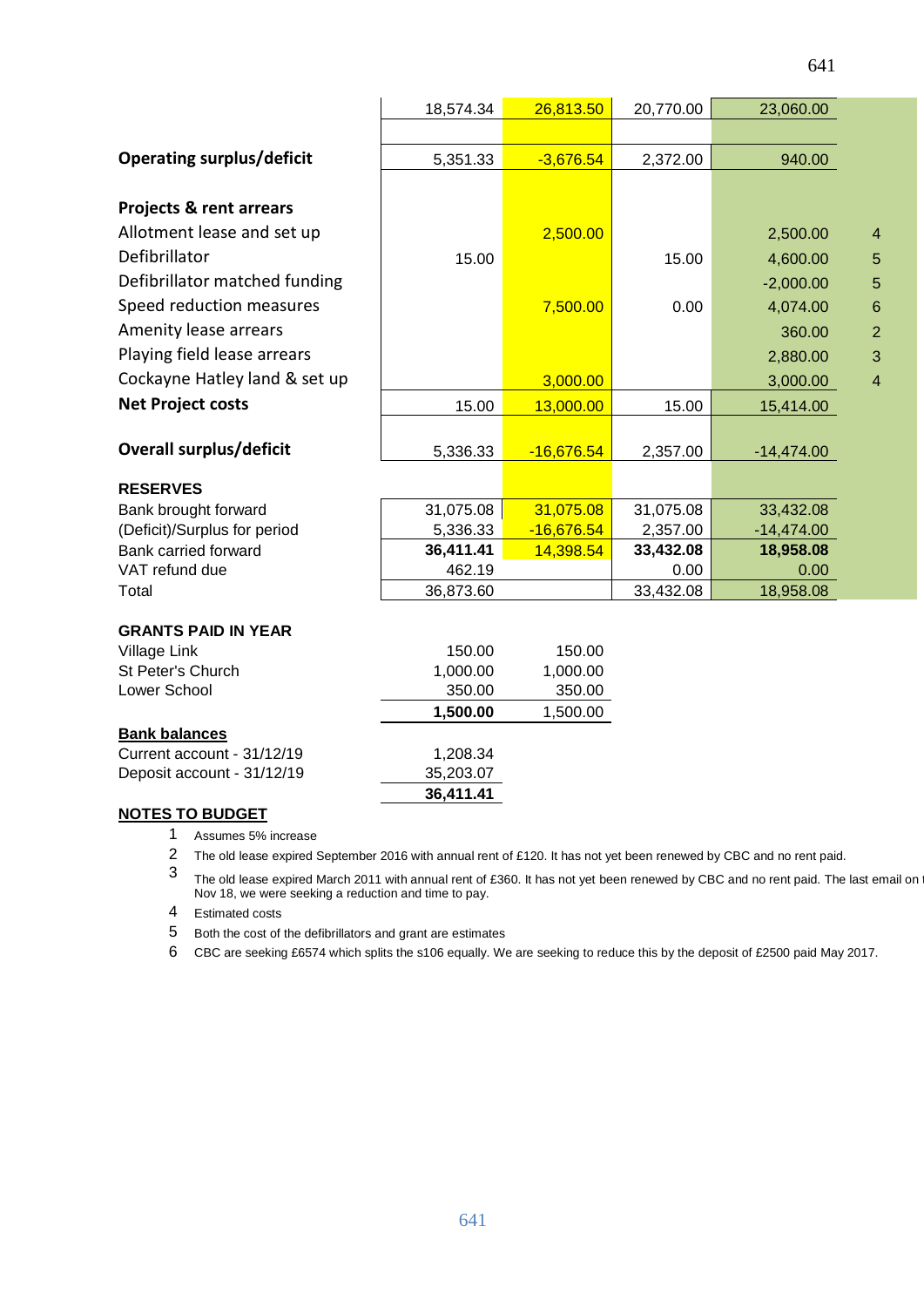## **Appendix C**

# **Planning Applications as at 13th January 2020**

| <b>Application No.</b><br>and Date | <b>Location</b>                               | <b>Works</b><br><b>Proposed</b>                                                                    | <b>PC</b><br><b>Comment</b>                                     | <b>Status</b>                                  |
|------------------------------------|-----------------------------------------------|----------------------------------------------------------------------------------------------------|-----------------------------------------------------------------|------------------------------------------------|
| CB/19/01999/REG3<br>04.07.19       | Land off Potton<br>Road,<br>Wrestlingworth    | Construction<br>of 8 dwellings,<br>including<br>roads, sewers,<br>hard and soft<br>landscaping     | Comments<br>recorded<br>on report<br>for<br>previous<br>meeting | Awaiting<br>decision                           |
| CB/EN/19/0390<br>23.08.19          | Land at<br>Randall's Close                    | Enforcement<br>Case re:<br>creation of<br>parking<br>spaces                                        | <b>No</b><br>comment                                            | Case remains<br>open                           |
| CB/19/03048/FULL<br>07.10.19       | 3 High Street,<br>Wrestlingworth              | Demolition of<br>existing<br>bungalow &<br>garage and<br>construction<br>of two storey<br>dwelling | <b>No</b><br>comment                                            | Granted<br>27.11.19                            |
| CB/19/03049/FULL<br>10.10.19       | 28 High Street,<br>Wrestlingworth             | Two storey<br>side extension<br>and internal<br>alterations                                        | <b>No</b><br>comment                                            | Granted<br>20.11.19                            |
| CB/19/03341/FULL<br>14.10.19       | 58/60 High<br><b>Street</b><br>Wrestlingworth | Replacement<br>of existing<br>Drive over the<br>Brook, to<br>include a<br>culvert                  | <b>No</b><br>comment                                            | Granted<br>10.12.19                            |
| CB/19/03660/PCB<br>09.10.19        | <b>Telephone Box</b><br>Wrestlingworth        | Removal                                                                                            | <b>No</b><br>comment                                            | Second<br>round of<br>consultation<br>underway |